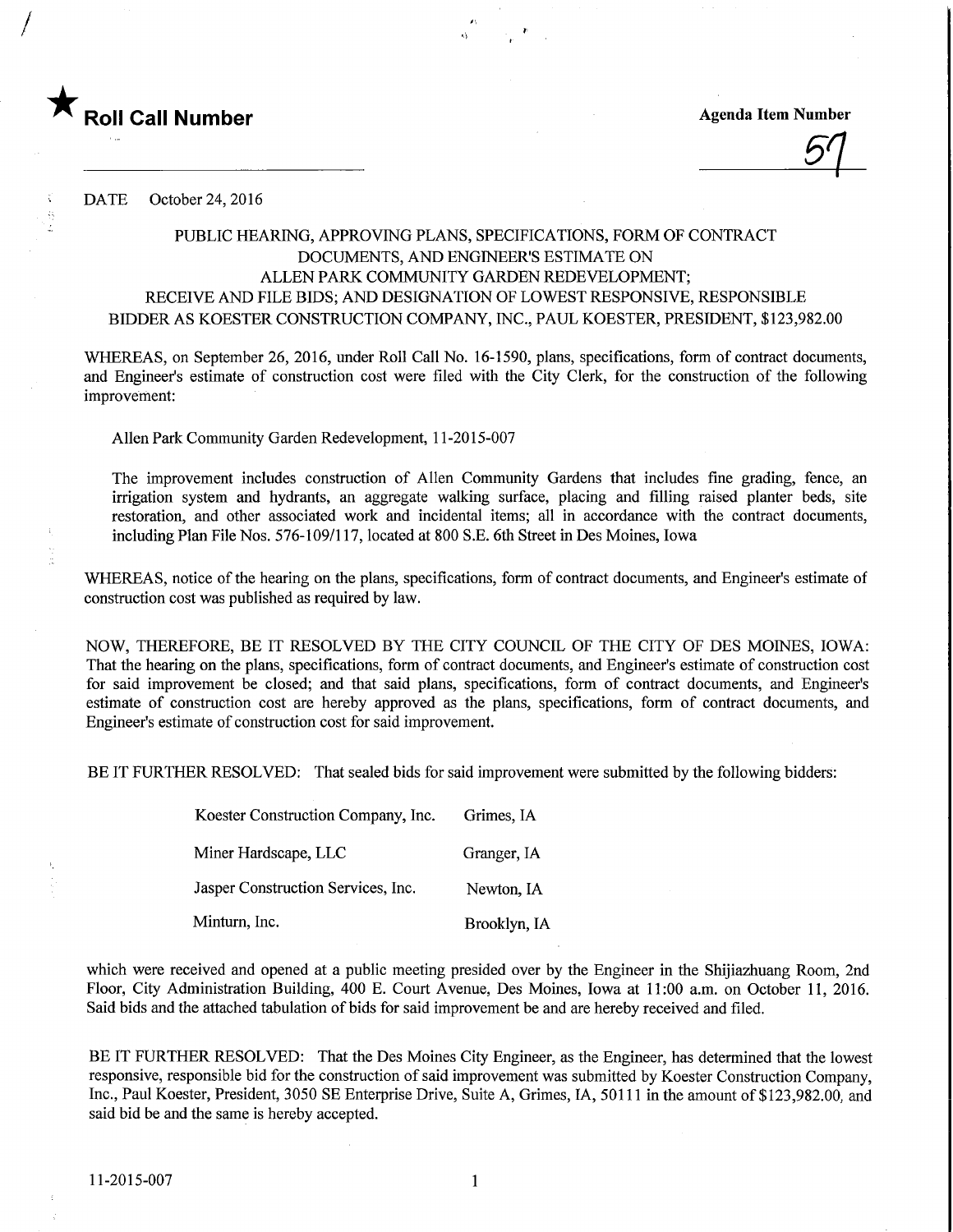

**Agenda Item Number** 

DATE October 24, 2016

BE IT FURTHER RESOLVED: That the bid security of the unsuccessful bidders be and is hereby authorized and directed to be returned.

BE IT FURTHER RESOLVED: That the Engineer is hereby directed to secure execution by the lowest responsible, responsive Bidder and its surety of the contract documents in the form heretofore approved by this Council; that the Engineer is directed to thereafter present said contract documents to this Council for approval and authorization to the Mayor to sign; and that no contract shall be deemed to exist between the City of Des Moines and said Bidder until said contract has been executed by the Bidder, and shall have been approved by this Council and executed by the Mayor and attested to by the City Clerk.

BE IT FURTHER RESOLVED: That the City Council hereby authorizes the necessary road closures for the Project.

(City Council Communication Number  $\log$ ( $\omega$ (D) attached.)

Moved by to adopt.

FORM APPROVED:

arther the la Kathleen Vanderpool

Deputy City Attorney

 $\overline{A}$ 

FUNDS AVAILABLE

Daniel E. Ritter Des Moines Finance Director

Funding Source: 2016-2017 CIP, Page Park - 10, Park Improvements, PK137, G. O. Bonds

| <b>COUNCIL ACTION</b> | <b>YEAS</b>     | <b>NAYS</b> | <b>PASS</b> | <b>ABSENT</b> |
|-----------------------|-----------------|-------------|-------------|---------------|
| <b>COWNIE</b>         |                 |             |             |               |
| <b>COLEMAN</b>        |                 |             |             |               |
| <b>GATTO</b>          |                 |             |             |               |
| <b>GRAY</b>           |                 |             |             |               |
| <b>HENSLEY</b>        |                 |             |             |               |
| <b>MOORE</b>          |                 |             |             |               |
| <b>WESTERGAARD</b>    |                 |             |             |               |
| <b>TOTAL</b>          |                 |             |             |               |
| <b>MOTION CARRIED</b> | <b>APPROVED</b> |             |             |               |

I, Diane Rauh, City Clerk of said City Council, hereby certify that at a meeting of the City Council, held on the above date, among other proceedings the above was adopted.

IN WITNESS WHEREOF, I have hereunto set my hand and affixed my seal the day and year first above written.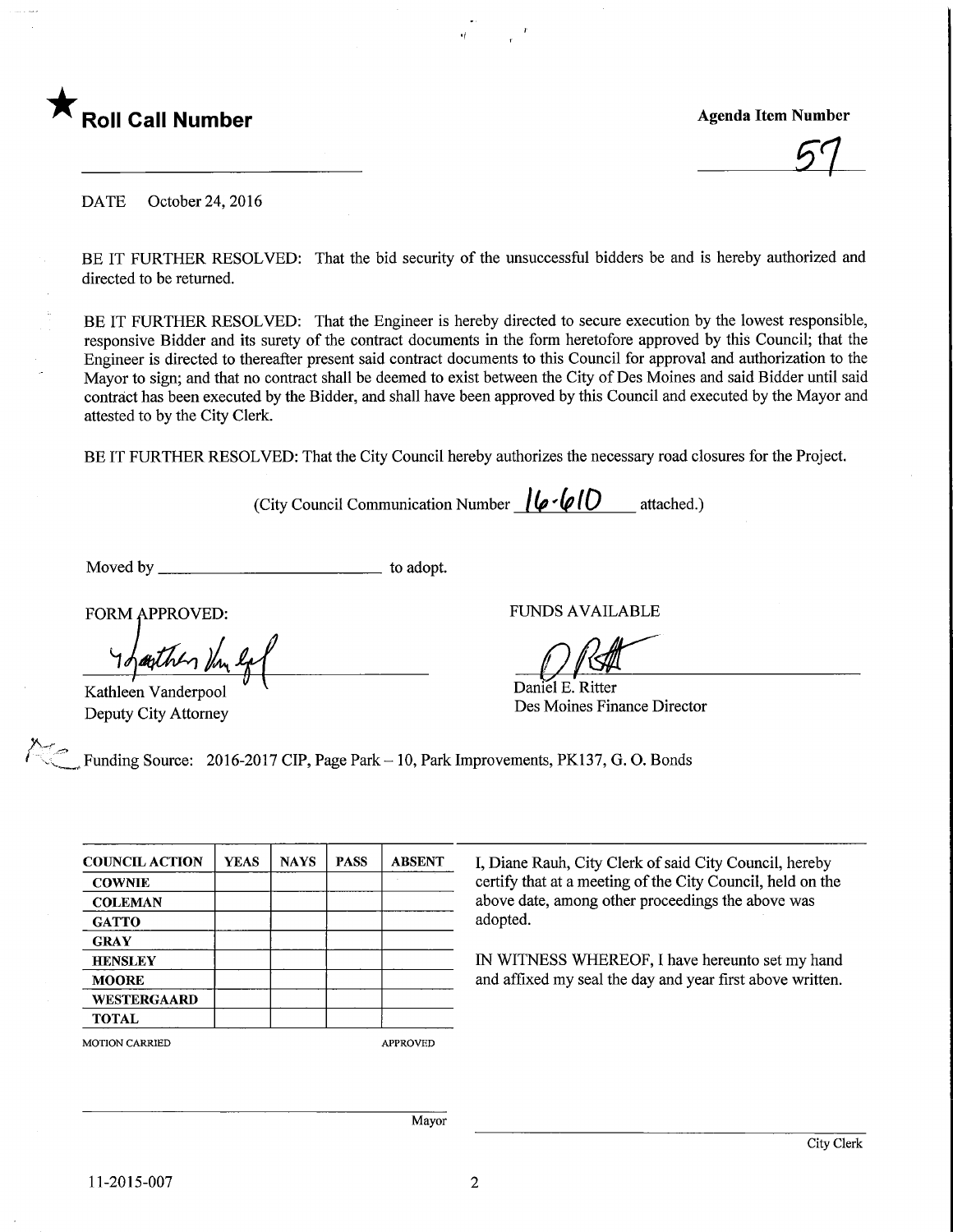|                                                                                                                                                                 | DEPARTMENT OF ENGINEERING<br>CITY OF DES MOINES, IOWA |                    | Activity ID 11-2015-007<br><b>IDOT Project No: None</b> |               |                                                                              |                  |                                                                            |               |                                                                                            |               |
|-----------------------------------------------------------------------------------------------------------------------------------------------------------------|-------------------------------------------------------|--------------------|---------------------------------------------------------|---------------|------------------------------------------------------------------------------|------------------|----------------------------------------------------------------------------|---------------|--------------------------------------------------------------------------------------------|---------------|
| APPROVED BY R. De Groot<br>TABULATED BY: M.Becker<br>CHECKED BY: $Q, Q, Q$<br>CONTRACTOR'S BID TABULATION<br>PROJECT: ALLEN PARK COMMUNITY GARDEN REDEVELOPMENT |                                                       | Bid Date: 10/11/16 |                                                         |               | Koester Construction Co<br>Grimes, IA<br><b>BID SECURITY</b><br>10% Bid Bond |                  | Miner Hardscape, LLC<br>Granger, IA<br><b>BID SECURITY</b><br>10% Bid Bond |               | Jasper Construction<br>Services, Inc.<br>Newton, IA<br><b>BID SECURITY</b><br>10% Bid Bond |               |
|                                                                                                                                                                 |                                                       |                    |                                                         |               |                                                                              |                  |                                                                            |               |                                                                                            |               |
|                                                                                                                                                                 |                                                       |                    | <b>UNIT</b>                                             |               | UNIT                                                                         |                  | <b>UNIT</b>                                                                |               | UNIT                                                                                       |               |
| <b>ITEM</b>                                                                                                                                                     | <b>DESCRIPTION</b>                                    | <b>QUANTITY</b>    | PRICE                                                   | <b>AMOUNT</b> | PRICE                                                                        | <b>AMOUNT</b>    | <b>PRICE</b>                                                               | <b>AMOUNT</b> | <b>PRICE</b>                                                                               | <b>AMOUNT</b> |
| -1                                                                                                                                                              | AGGREGATE SURFACE                                     | 340 TON            | \$40.00                                                 | \$13,600.00   | \$31.00                                                                      | \$10,540.00      | \$38.00                                                                    | \$12,920.00   | \$45.00                                                                                    | \$15,300,00   |
| $\overline{2}$                                                                                                                                                  | <b>ENGINEERING FABRIC</b>                             | 1600 SY            | \$2.50                                                  | \$4,000.00    | \$2.00                                                                       | \$3,200.00       | \$2.20                                                                     | \$3,520.00    | \$3,00                                                                                     | \$4,800.00    |
| 3                                                                                                                                                               | FENCE, 5', BLACK                                      | 790 LF             | \$35,00                                                 | \$27,650.00   | \$30.00                                                                      | \$23,700.00      | \$30,00                                                                    | \$23,700.00   | \$35.00                                                                                    | \$27,650.00   |
| $\overline{4}$                                                                                                                                                  | FENCE, 4' WIDE, SINGLE SWING GATE, BLACK              | 1 EACH             | \$700.00                                                | \$700.00      | \$1,500.00                                                                   | \$1,500.00       | \$1,100,00                                                                 | \$1,100.00    | \$1,250.00                                                                                 | \$1,250.00    |
| 5                                                                                                                                                               | FENCE, 16' WIDE, DOUBLE SWING GATE, BLACK             | 1 EACH             | \$2,000.00                                              | \$2,000.00    | \$3,000.00                                                                   | \$3,000.00       | \$2,640.00                                                                 | \$2,640.00    | \$3,000.00                                                                                 | \$3,000.00    |
| 6                                                                                                                                                               | HYDRO-SEEDING, FERTILIZING AND MULCHING               | 0.26 ACRE          | \$4,000.00                                              | \$1,040.00    | \$16,500.00                                                                  | \$4,290.00       | \$5,800.00                                                                 | \$1,508.00    | \$12,000.00                                                                                | \$3,120.00    |
| $\overline{7}$                                                                                                                                                  | <b>GRADING</b>                                        | 1 <sub>LS</sub>    | \$5,000.00                                              | \$5,000.00    | \$4,500.00                                                                   | \$4,500.00       | \$4,900.00                                                                 | \$4,900.00    | \$7,500.00                                                                                 | \$7,500.00    |
| 8                                                                                                                                                               | <b>IRRIGATION SYSTEM</b>                              | 1 <sub>LS</sub>    | \$30,000.00                                             | \$30,000,00   | \$27,184.00                                                                  | \$27,184.00      | \$24,500.00                                                                | \$24,500.00   | \$28,000.00                                                                                | \$28,000,00   |
| 9                                                                                                                                                               | <b>BACK FLOW PREVENTER</b>                            | 1 <sub>LS</sub>    | \$5,000.00                                              | \$5,000.00    | \$5,150.00                                                                   | \$5,150.00       | \$4,500.00                                                                 | \$4,500.00    | \$5,000.00                                                                                 | \$5,000.00    |
| 10                                                                                                                                                              | WATER METER PIT ADJUSTMENT                            | 1 LS               | \$4,000.00                                              | \$4,000.00    | \$2,500.00                                                                   | \$2,500.00       | \$4,000.00                                                                 | \$4,000.00    | \$4,500.00                                                                                 | \$4,500.00    |
| 11                                                                                                                                                              | TOPSOIL, OFF-SITE                                     | 175 CY             | \$45.00                                                 | \$7,875.00    | \$32.00                                                                      | \$5,600.00       | \$29.00                                                                    | \$5,075.00    | \$70.00                                                                                    | \$12,250.00   |
| 12                                                                                                                                                              | <b>GARDEN SOIL</b>                                    | 330 CY             | \$18.00                                                 | \$5,940.00    | \$31.00                                                                      | \$10,230.00      | \$35.00                                                                    | \$11,550.00   | \$35.00                                                                                    | \$11,550.00   |
| 13                                                                                                                                                              | GARDEN SOIL, DELIVERY & PLACEMENT                     | 330 CY             | \$30.00                                                 | \$9,900.00    | \$26.00                                                                      | \$8,580.00       | \$31.50                                                                    | \$10,395.00   | \$45.00                                                                                    | \$14,850.00   |
| 14                                                                                                                                                              | PLANTER BOX PLACEMENT                                 | 84 EACH            | \$150,00                                                | \$12,600.00   | \$62.00                                                                      | \$5,208.00       | \$140,00                                                                   | \$11,760.00   | \$140.00                                                                                   | \$11,760.00   |
| 15                                                                                                                                                              | MOBILIZATION                                          | 1 <sub>LS</sub>    | \$9,595.00                                              | \$9,595.00    | \$7,250.00                                                                   | \$7,250.00       | \$6,000.00                                                                 | \$6,000.00    | \$18,300.00                                                                                | \$18,300.00   |
| 16                                                                                                                                                              | <b>TRAFFIC CONTROL</b>                                | 1 <sub>LS</sub>    | \$1,000.00                                              | \$1,000.00    | \$1,250.00                                                                   | \$1,250.00       | \$700.00                                                                   | \$700.00      | \$750.00                                                                                   | \$750.00      |
| 17                                                                                                                                                              | PROJECT SIGN                                          | 1 EACH             | \$100.00                                                | \$100.00      | \$300.00                                                                     | \$300.00         | \$100.00                                                                   | \$100.00      | \$250.00                                                                                   | \$250.00      |
|                                                                                                                                                                 | TOTAL CONSTRUCTION COST                               |                    |                                                         | \$140,000.00  |                                                                              | \$123,982.00     |                                                                            | \$128,868.00  |                                                                                            | \$169,830,00  |
|                                                                                                                                                                 | PERCENT OF ENGINEER'S ESTIMATE                        |                    |                                                         |               |                                                                              | $-11.44%$<br>Low |                                                                            | $-7.95%$      |                                                                                            | $+21.31%$     |
|                                                                                                                                                                 |                                                       |                    |                                                         |               |                                                                              |                  |                                                                            |               |                                                                                            |               |

 $\Lambda$ 

Page 1

 $\mathbf{L}$ 

 $\omega$ 

z